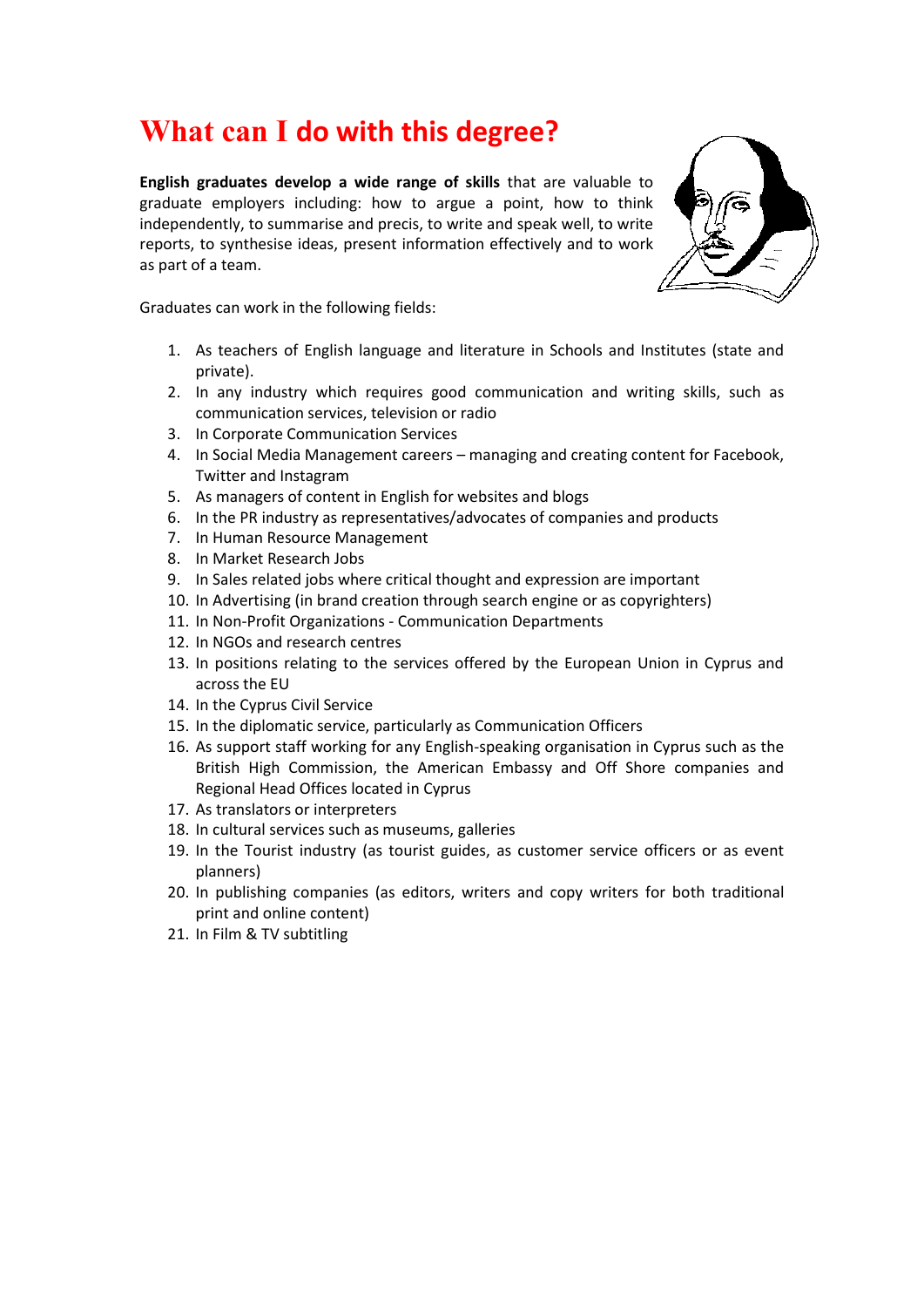**Οι κάτοχοι πρώτου πτυχίου στην Αγγλική Γλώσσα και Λογοτεχνία και δεύτερου πτυχίου τύπου Μάστερ στα Αγγλικά μπορούν να δουλέψουν στους παρακάτω τομείς**

- 1. Σαν καθηγητές Αγγλικών σε σχολεία και φροντιστήρια (δημόσια και ιδιωτικά)
- 2. Σε οποιοδήποτε χώρο εργασίας όπου χρειάζονται καλές δεξιότητες επικοινωνίας, όπως σε γραφεία επικοινωνιών, στη τηλεόραση και στο ραδιόφωνο
- 3. Σε γραφεία επικοινωνιών των εταιριών
- 4. Σε δουλείες που έχουν να κάνουν με social media, όπως τη διαχείρηση υλικού στο Facebook, Twitter και Instagram
- 5. Διαχείρηση υλικού στα Αγγλικά για ιστοσελίδες και blogs
- 6. Σε θέσεις που έχουν να κάνουν με δημόσιες σχέσεις
- 7. Σε γραφεία ανθρώπινου δυναμικού
- 8. Σαν ερευνητές για καινούριες αγορές
- 9. Σε δουλειές που έχουν να κάνουν με πωλήσεις όπου χρειάζεται κριτική σκέψη και καλή έκφραση της γλώσσας
- 10. Στο διαφημιστικό τομέα και ιδαίτερα να δημιουργούν brands (για έρευνες μέσω του διαδικτύου) ή σαν copyrighters
- 11. Σε οργανισμούς non-profit στα τμήματα επικοινωνίας
- 12. Για μη κυβερνητικούς οργανισμούς και κέντρα έρευνας
- 13. Σε θέσεις που έχουν να κάνουν με τις υπηρεσίες της Ευρωπαϊκής Ένωσης στην Κύπρο και σε άλλες χώρες της Ευρώπης
- 14. Στο δημόσιο τομέα της Κύπρου
- 15. Στο διπλωματικό τομέα σε θέσεις υποστήριξης
- 16. Σε υποστηρικτικούς ρόλους για οργανισμούς που έχουν σαν πρώτη γλώσσα την Αγγλική, όπως η Βρεττανική ύπατη αρμοστεία, η Αμερικάνικη πρεσβεία και άλλες ξένες εταιρίες που έχουν τα γραφεία τους στην Κύπρο
- 17. Σαν μεταφραστές και ερμηνευτές
- 18. Στις πολιτιστικές υπηρεσίες, όπως μουσεία και γκαλερύ
- 19. Στο τομέα τουρισμού (σαν ξεναγοί, στις υπηρεσίες πελατών ή σαν διοργανωτές events)
- 20. Σε εκδοτικούς οίκους (σαν διορθωτές, συγγραφείς και copy writers για υλικό print και online)
- 21. Στις υπηρεσίες μετάφρασης ταινίων και υποτίτλων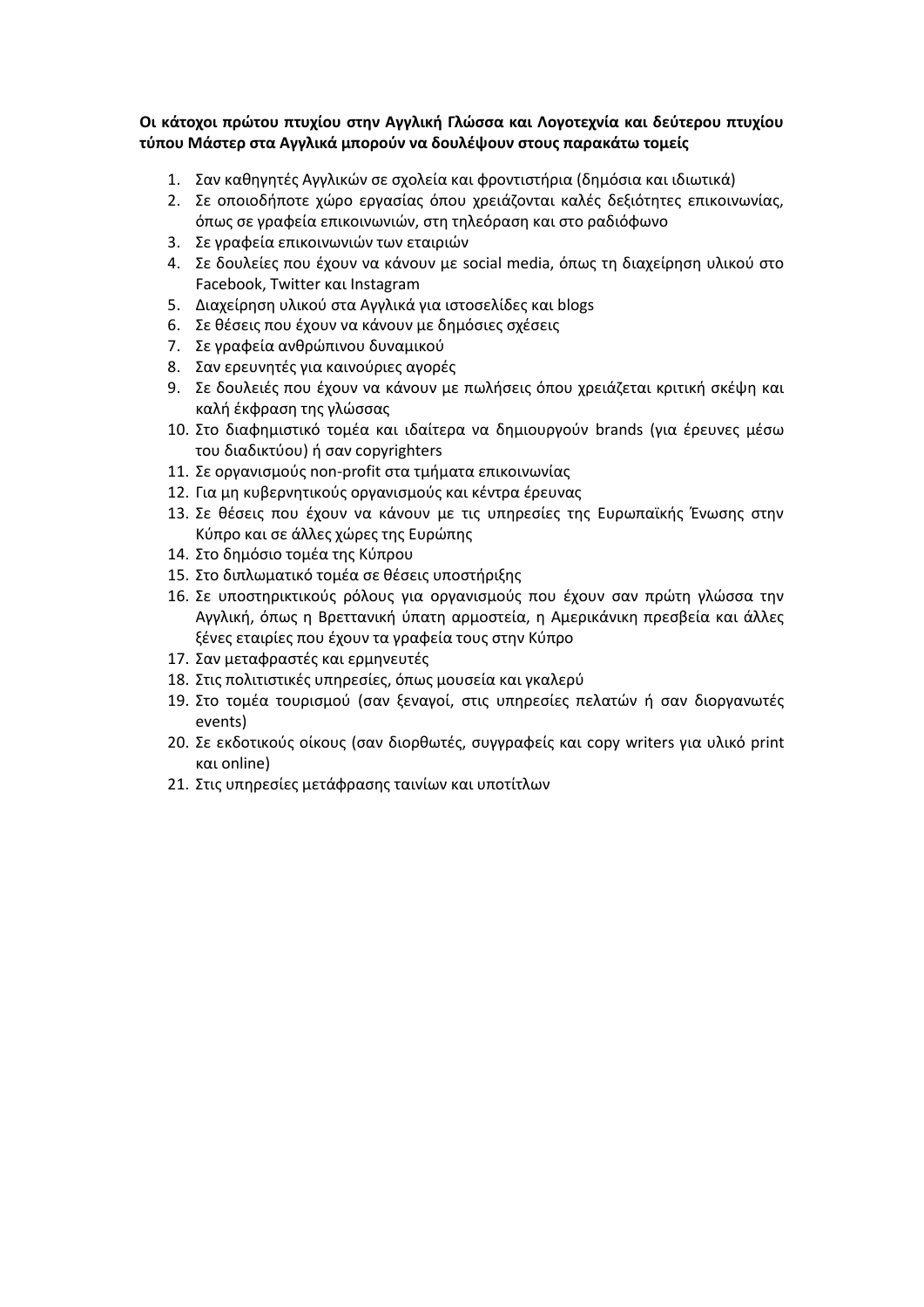## **Careers associated with the BA in English Language and Literature**

.

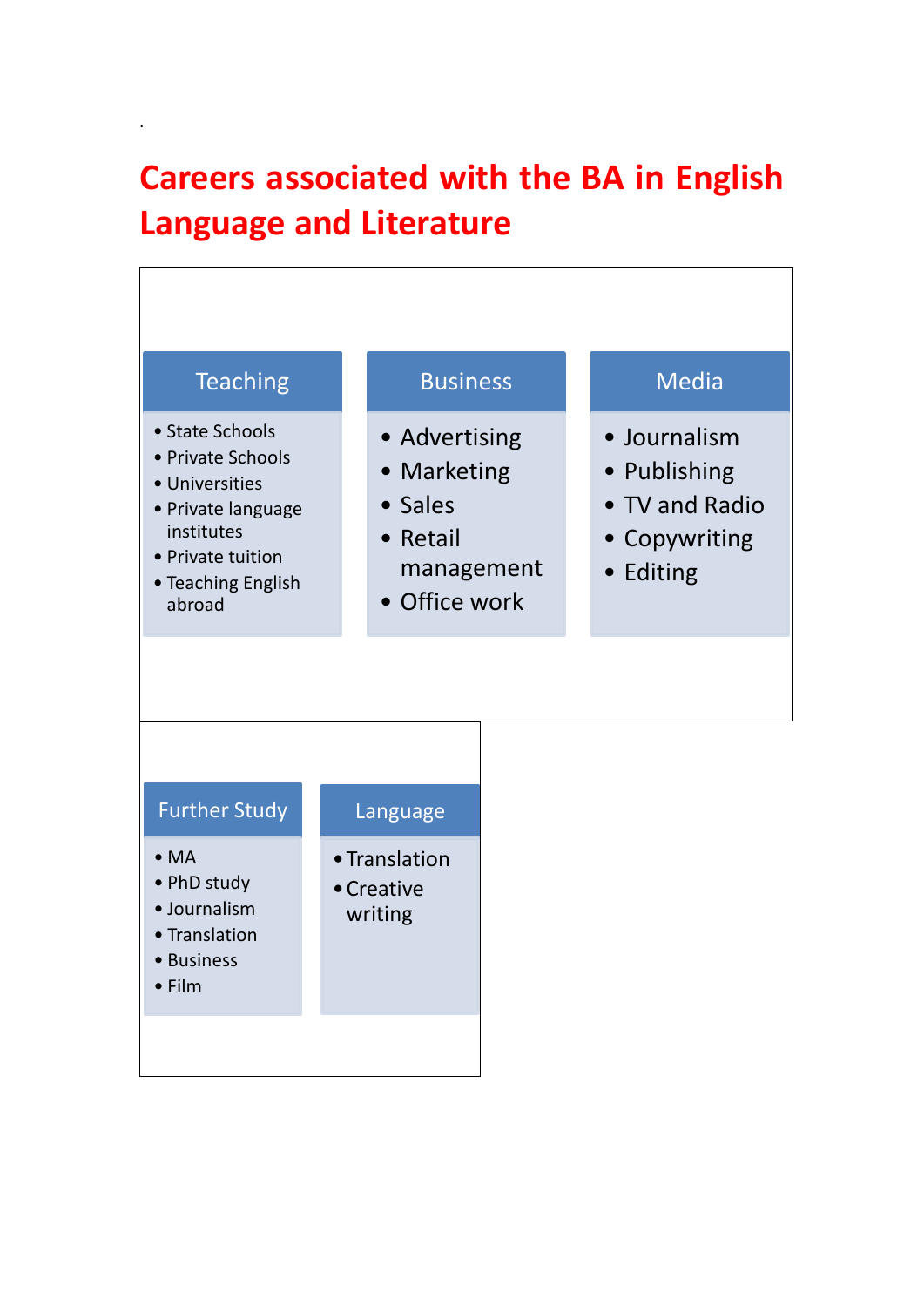### **Our Graduates' Careers**

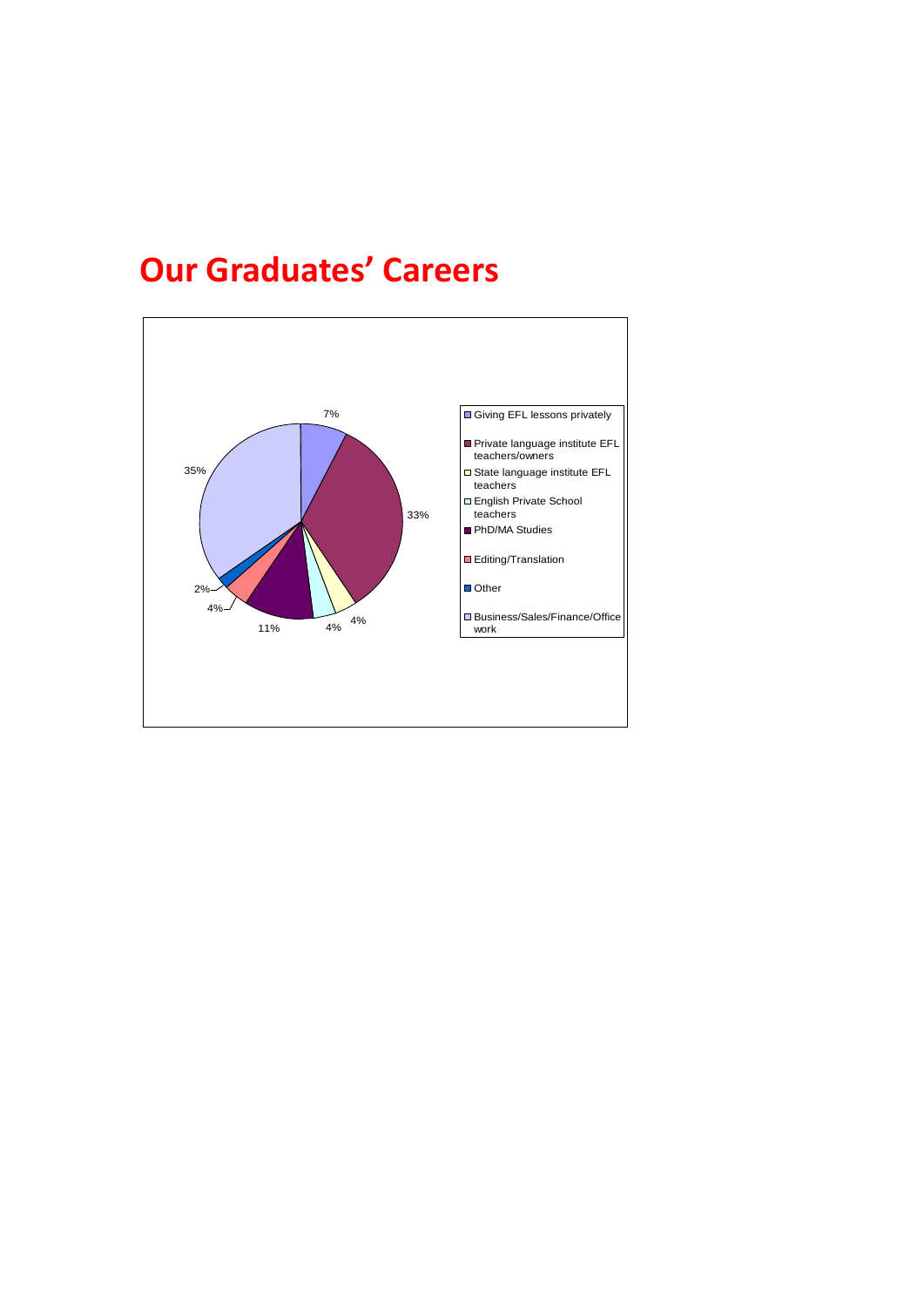# **Employability – Statistics from our Graduate students (2005-present)**